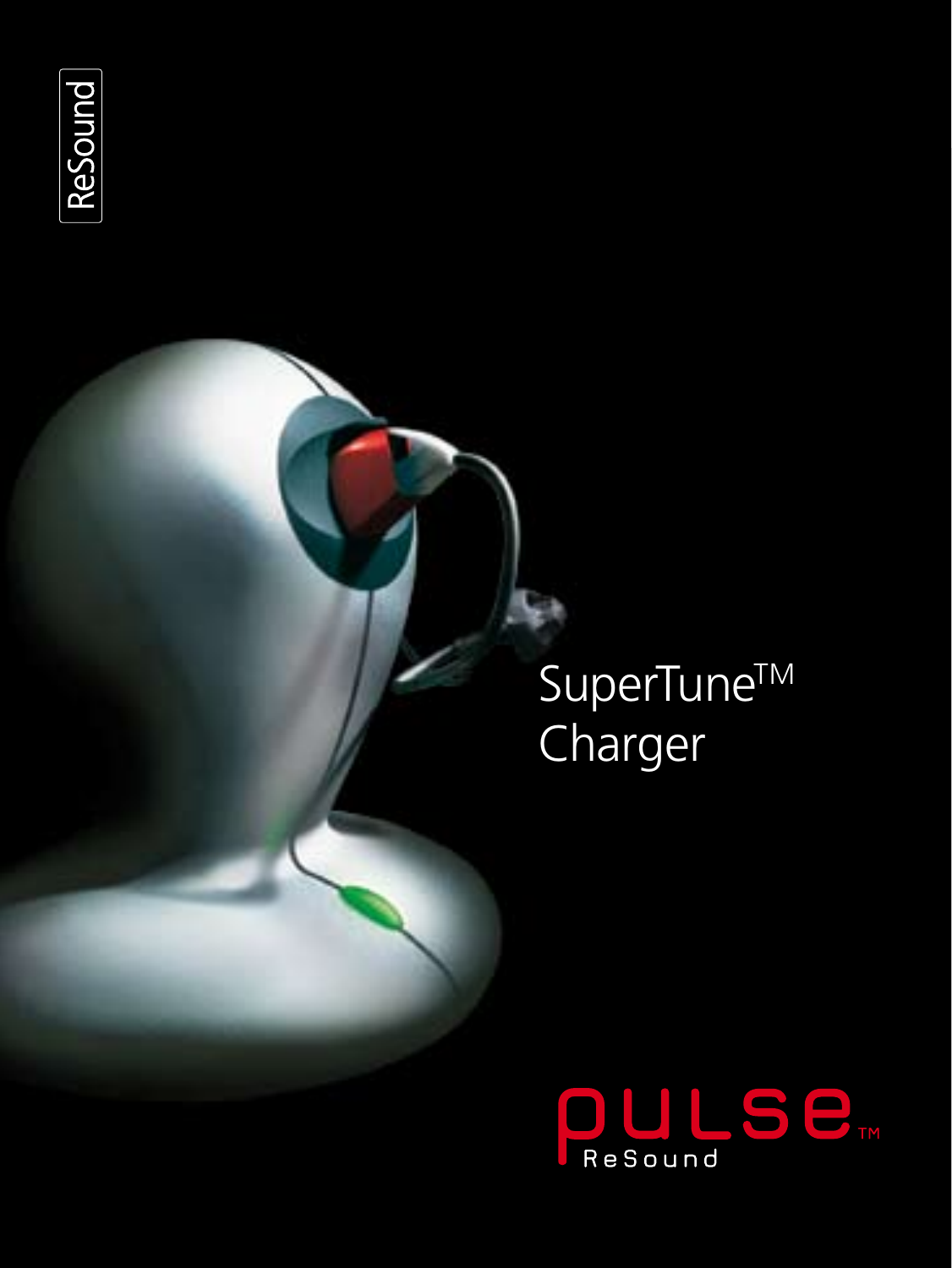Congratulations on the purchase of your new fully-digital ReSound hearing instrument!

ReSound's state-of-the-art technology and the customized set-up selected by your hearing care professional will bring outstanding sound quality to your family, social and professional life.

Your ReSound Pulse hearing instrument has been adjusted to your individual hearing loss. Please familiarize yourself with the information in this booklet. Proper understanding and use of your new ReSound hearing instrument will allow you to derive maximum hearing benefit.

ReSound Pulse™ is a registered trademark of ReSound.

#### **Contents**

| page                                                       |
|------------------------------------------------------------|
| The charger for your<br>ReSound Pulse Hearing Instrument 4 |
|                                                            |
| Recharge your ReSound Pulse Hearing Instrument 5-7         |
|                                                            |
| Compartment for Extra Batteries 10-11                      |
|                                                            |
| Technical Data & Notifications 14                          |
| Troubleshooting Guide  16-19                               |
|                                                            |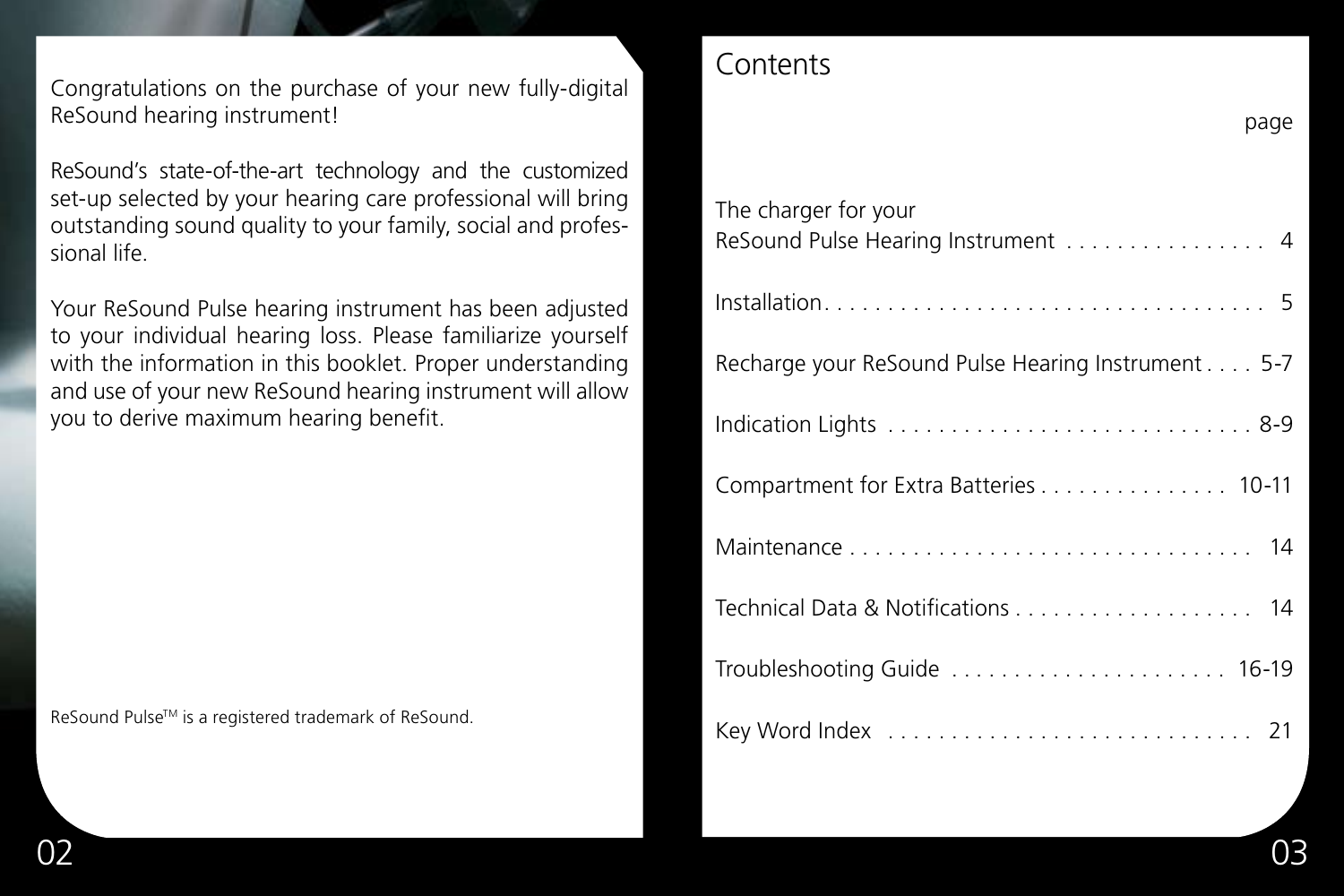# The Charger for your ReSound Pulse Hearing Instruments

- 1. Pockets
- 2. Indication lights
- 3. Compartment for extra batteries
- 4. Cable
- 5. Keyring container



## Installation

Connect the cord of the separate adapter (power supply) to the charger unit and then connect the adapter to an ordinary wall power outlet.

You can also connect the charger with a standard USB cable (not included in delivery) to any PC and charge your ReSound Pulse devices.

### Recharge your ReSound Pulse Hearing Instrument

The charger can recharge batteries placed in the ReSound Pulse hearing instrument. The charger has two pockets for hearing instruments. Both pockets can be used for either left or right side hearing instruments.

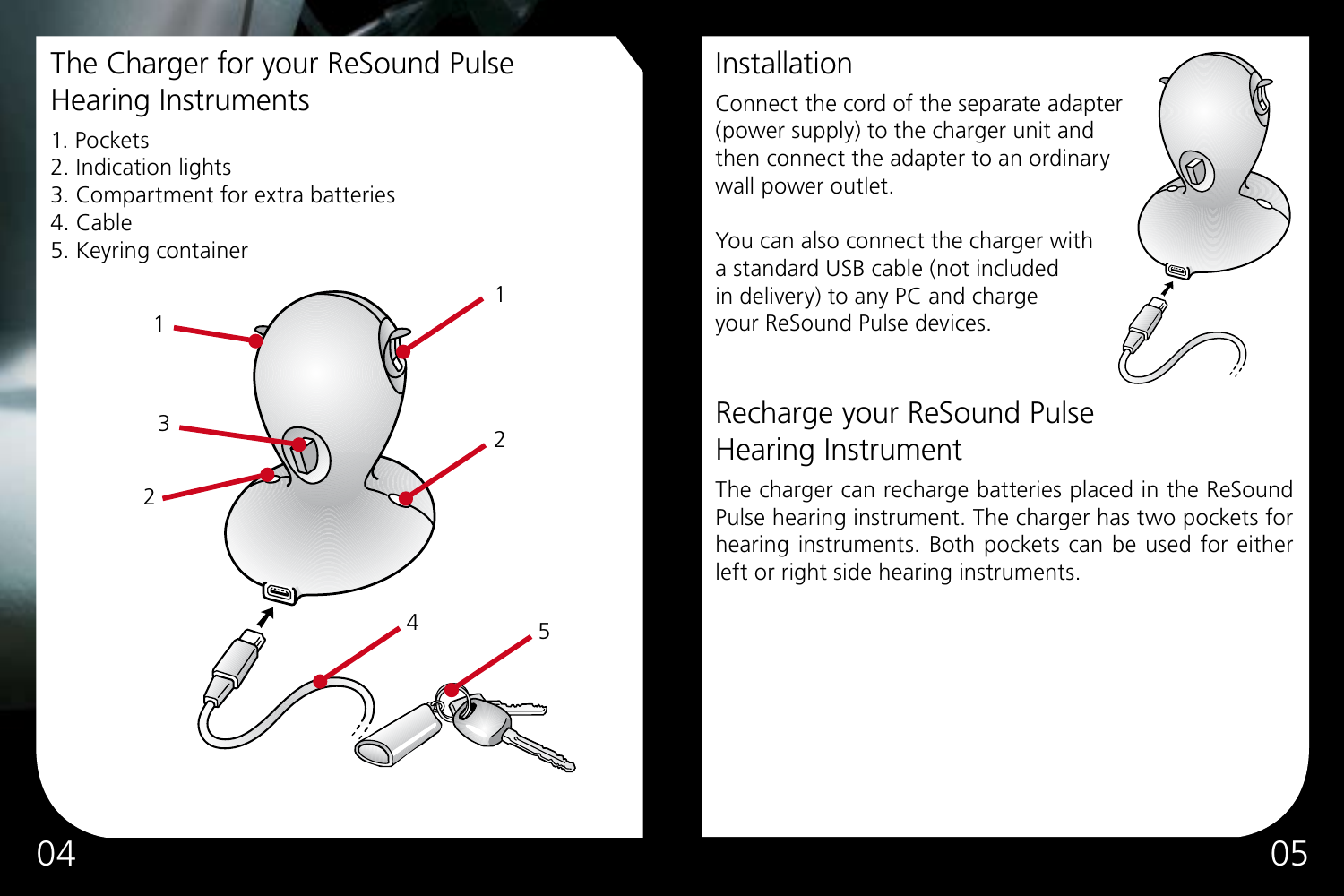The battery charger will open the battery door automatically. Position the hearing instrument with the tube dome pointing downwards.



The hearing instrument is inserted in the charger by gently pushing the hearing instrument, battery door first, downwards in a bow movement (see drawings below) until it meets a natural stop. Make sure that the battery door of the hearing instrument is closed before inserting it in the charger.



When the charger is connected to a power outlet via the adapter and one or two hearing instruments are inserted correctly, the corresponding green lamps (light emitting diodes) in the charger will light up.

When the charging has finished the light goes out.

The ReSound Pulse hearing instrument is removed from the charger by grasping and pulling on the instrument casing. It is not advisable to pull the hearing instrument out by the tube, as the function of the hearing instrument may be affected by damage to the tube. The hearing instrument is turned on as always by closing the battery door.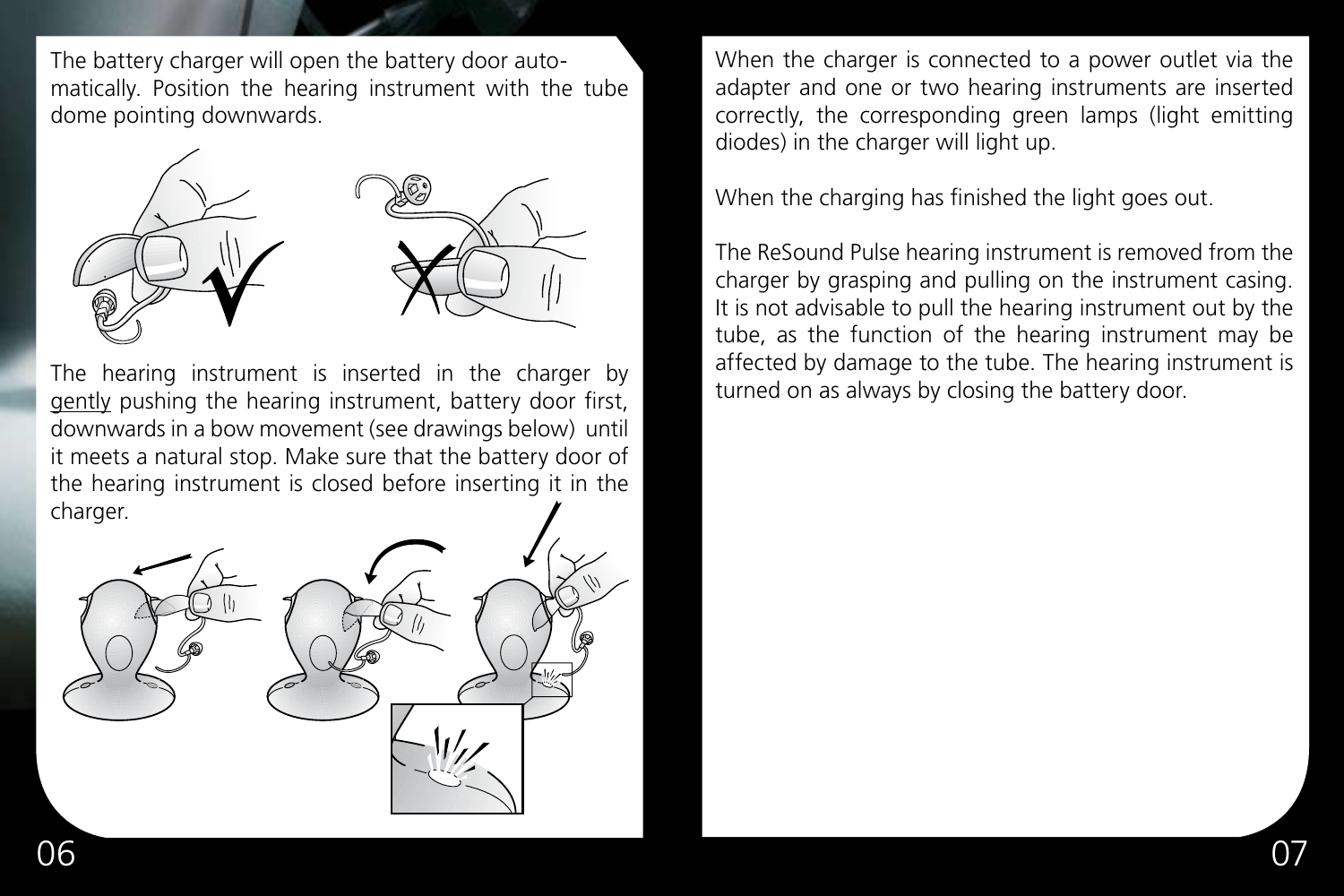### Indication Lights

To ensure that both hearing instruments are charging correctly, there is an indicator light for each side.

- **1) Steady light: during charging the light shines steadily.** When the green light remains steadily on, charging is progressing. A full charge will take about 5 hours, which makes overnight charging most convenient. When the charging is completed, the green light will go out. The battery in the hearing instrument is now ready for use. If wanted, the hearing instrument can be left in the charger indefinitely and will be ready for use when it is taken out.
- **2) Flashing light: indicates a problem with the battery** If the indication light flashes, take out the hearing instrument and ensure that there is a rechargeable battery in. If the indication light continues to flash after reinserting the rechargeable battery may be broken, please exchange with a new one.

 Please note that the charger is only compatible with the rechargeable Nickel Metal Hydride batteries you purchased with the charger or as replacement batteries. Only use ReSound branded rechargeable batteries to ensure the best performance of your ReSound Pulse.

#### **3) No light after inserting the hearing instrument**

 Please ensure that the adaptor is connected to the mains and a rechargeable battery is in the hearing instrument. If the green light still does not light up after reinserting the hearing instrument, the battery door on the hearing instrument may not have opened sufficiently to allow charging. Remove the hearing instrument, close the battery door if open and reinsert the hearing instrument in the charger.

Please also see troubleshooting guide on page 16-19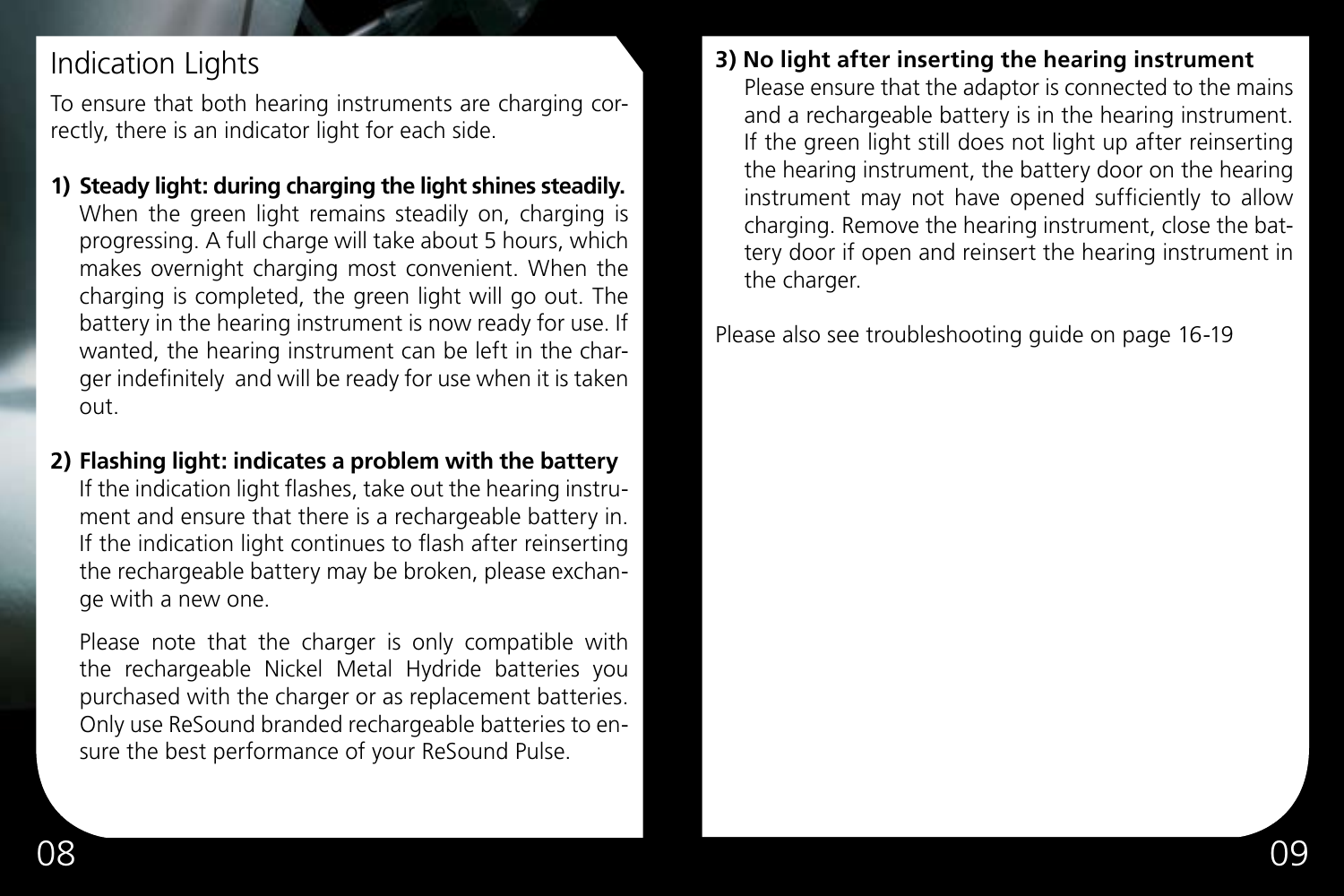### Compartment for Extra Batteries

One or two extra rechargeable batteries can be placed in the compartment in the center of the charger. Batteries are placed in the retractable insert.



When the insert is slid into the charger the rechargeable batteries will be charged. If the batteries are fully discharged, it will take approximately 10 hours for them to fully recharge. Partially recharged batteries will provide shorter use time of the hearing instrument. Batteries which have been charged in the insert will remain charged for as long as they are left in the powered charger and can be kept there indefinitely without risk of damage.

Please use the key ring compartment to carry the whole insert with charged batteries with you. The fully charged batteries will retain the charge for months.



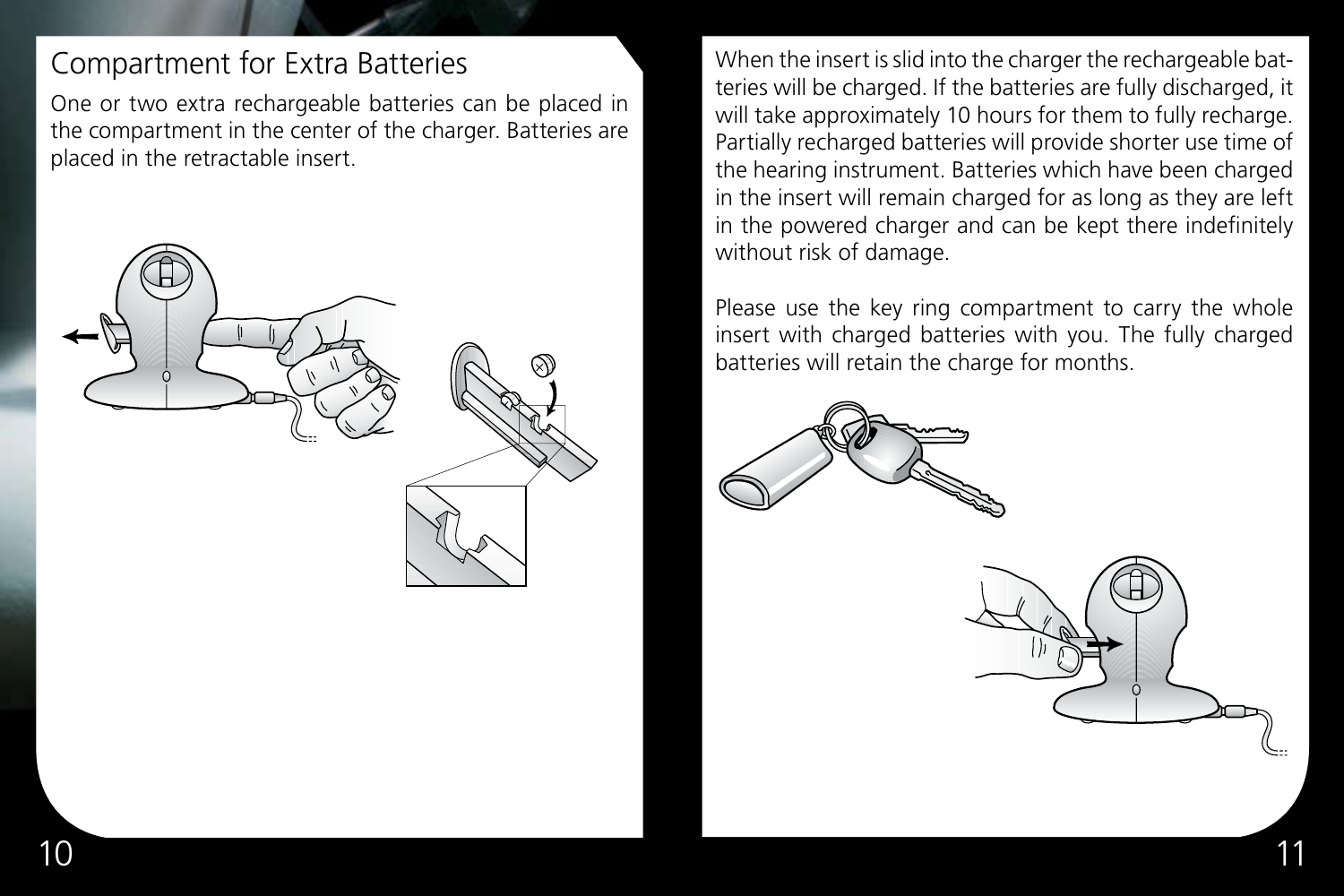#### Do NOT recharge Zinc Air batteries

Ordinary batteries for hearing instruments (Zinc Air batteries) can NOT be recharged! If an attempt is made to recharge a Zinc Air battery, the corresponding green lamp will flash shortly after insertion and the charging will not begin. The periode until the green lamp starts flashing depends on the current of the Zinc Air battery inserted. If Zinc Air batteries are inserted in the compartment for extra batteries no specific signal is given, but no charging will occur.

If the battery type is rechargeable and an indication light is flashing, the error must be reported to ReSound or the dispenser or dealer where you bought the charger.

# Only use the charger indoors in a dry environment

The battery charger is designed for use in dry surroundings indoors, i.e. do not use the charger in bathrooms, etc. The battery charger will charge batteries when it is placed in an environment temperature between 0 °C and 40 °C (32 F and 104 F). Do not place the charger in direct sunlight, as the temperature can rise above 40 °C (104 F). At temperatures below 0 °C (32 F) or above 40 °C (104 F) the charger will not recharge hearing instrument batteries and hence the green lamps will not be lit. When the temperature returns to the operating range, the charger automatically begins to charge the connected batteries.

#### Use the proper mains adapter (power supply)

The battery charger must only be powered by the included adapter (power supply) included in the delivery. To operate the battery charger in countries where your adapter plug doesn't fit the power outlets, it will normally be enough to use a plug adapter. The adapter can operate from a wide range of mains voltages, 100 – 240 Vac. Check the voltage before connecting!

You can also connect the charger with a standard USB cable (not included in delivery) to any PC and charge your ReSound Pulse instruments.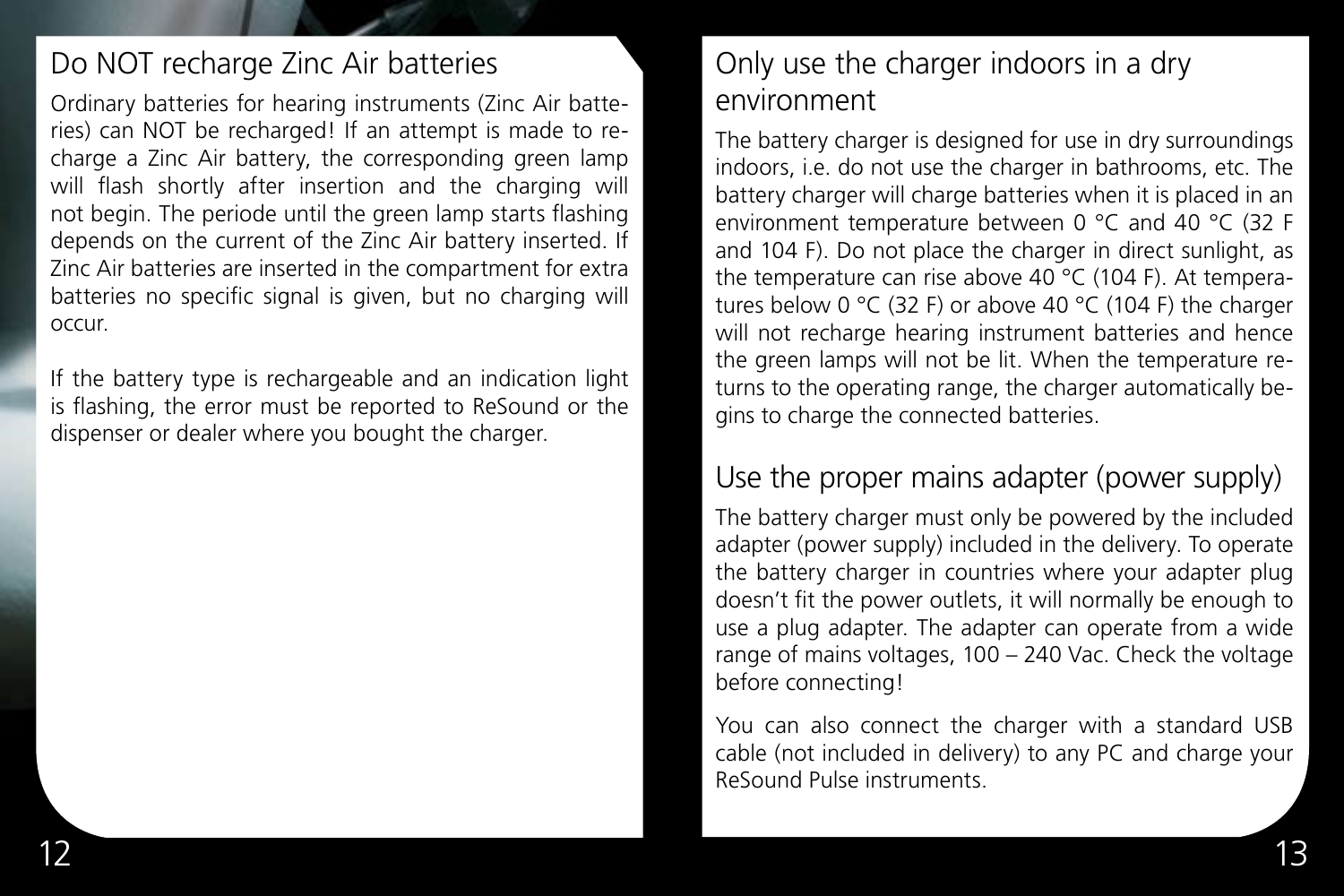#### **Maintenance**

Your ReSound Pulse battery charger can be cleaned on the outside by wiping it with a moist cloth. If necessary, use a small amount of mild detergent on the cloth.

### Technical data and notifications

Input (to mains adapter): 100-240 Vac / 50-60 Hz / 80 mA

Charging current: Max. 25 mA

Charging voltage: 1 . 7 V

Charging time: Hearing instrument pockets: Approx.<br>5 hours (discharged battery) Compartment for extra batteries: Approx. 10 hours (discharged battery)

#### Repairs

If your SuperTune charger malfunctions, it must be repaired by a qualified technician. Do not attempt to open the case of the charger since this would invalidate the warranty .

If your SuperTune charger requires service, please contact your hearing care professional for assistance .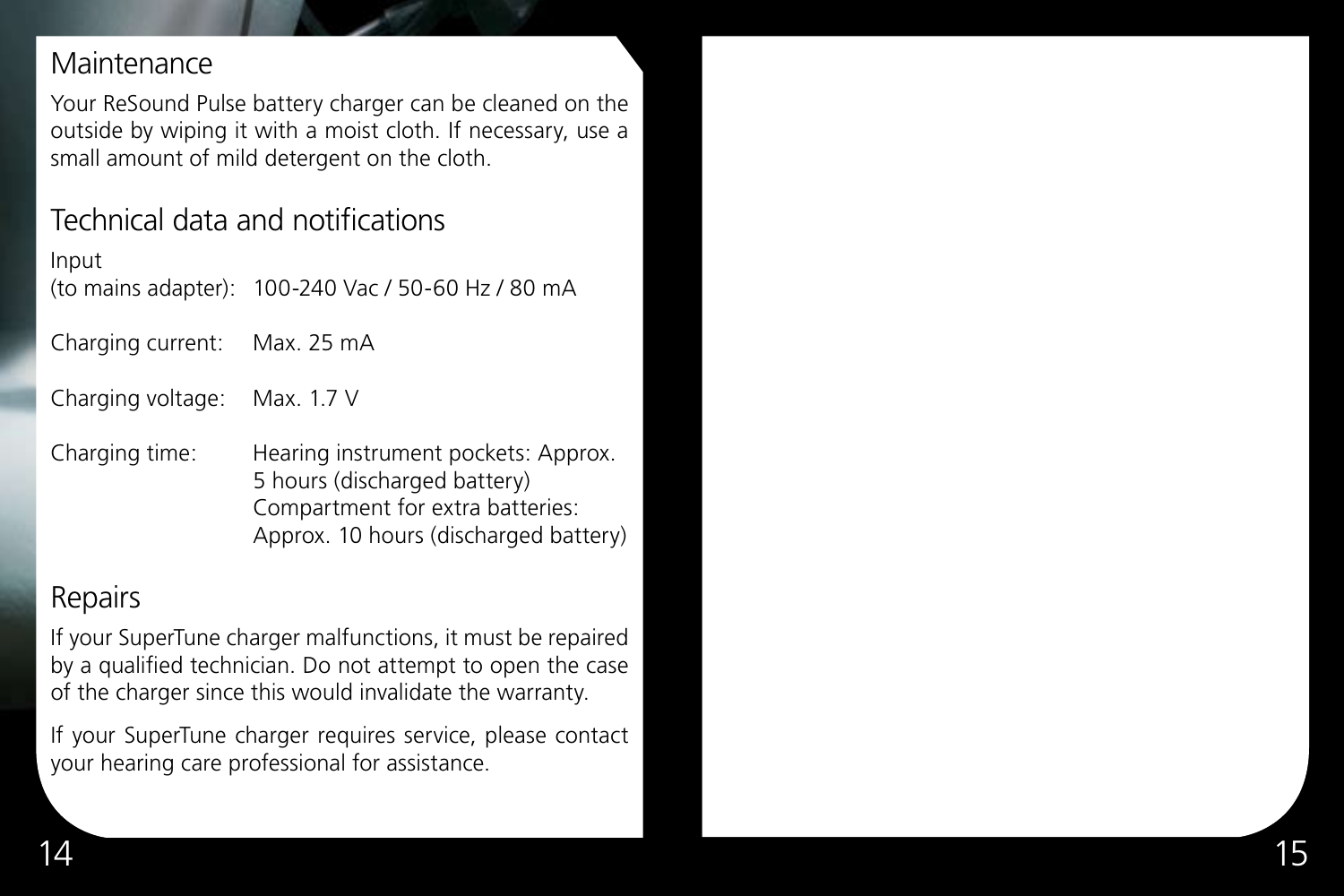| <b>SYMPTOM</b>                             | CAUSE                                                                                                                                                                 | POSSIBLE REMEDY                                                                                                                                                                                                                                                                                                                               |
|--------------------------------------------|-----------------------------------------------------------------------------------------------------------------------------------------------------------------------|-----------------------------------------------------------------------------------------------------------------------------------------------------------------------------------------------------------------------------------------------------------------------------------------------------------------------------------------------|
| Difficult insertion                        | Difficult to insert the hearing instrument<br>into the charger                                                                                                        | • If the instrument does not insert easily, do not force it into<br>the charger. Instead, remove the instrument and try again.<br>• Gently push the hearing instrument, battery door first,<br>inward and downward in a bow movement until it meets<br>a natural stop. The instrument should insert with just a<br>slight amount of pressure. |
| Doesn't charge<br>- no indication<br>light | Not inserted properly                                                                                                                                                 | • Ensure proper insertion of the hearing instrument in the<br>charger (NOTE: The hearing instrument is not fully inserted<br>until the tab on the rubber grommet is even with the end<br>of the hearing instrument and within 1 mm of the tubing)<br>• Ensure that the rubber grommet is tightly inserted                                     |
|                                            | Not connected to the mains<br>Battery compartment not open<br>No battery in the device                                                                                | • Connect the charger with the adapter to the mains<br>• Take the device out of the charger, close the battery door if<br>open and reinsert.<br>• Insert rechargeable battery                                                                                                                                                                 |
| - indication light<br>flashing             | Zinc Air battery in the device<br>Too quick re-insertion<br>Rechargeable battery exceedingly<br>drained or not used for long time<br>Rechargeable battery broken down | • Replace it with a rechargeable battery<br>• Remove the hearing instrument from the charger,<br>wait 5 seconds and then reinsert the device<br>• Re-insert the hearing instrument a couple of times<br>until steady indication light<br>• Replace with new rechargeable battery                                                              |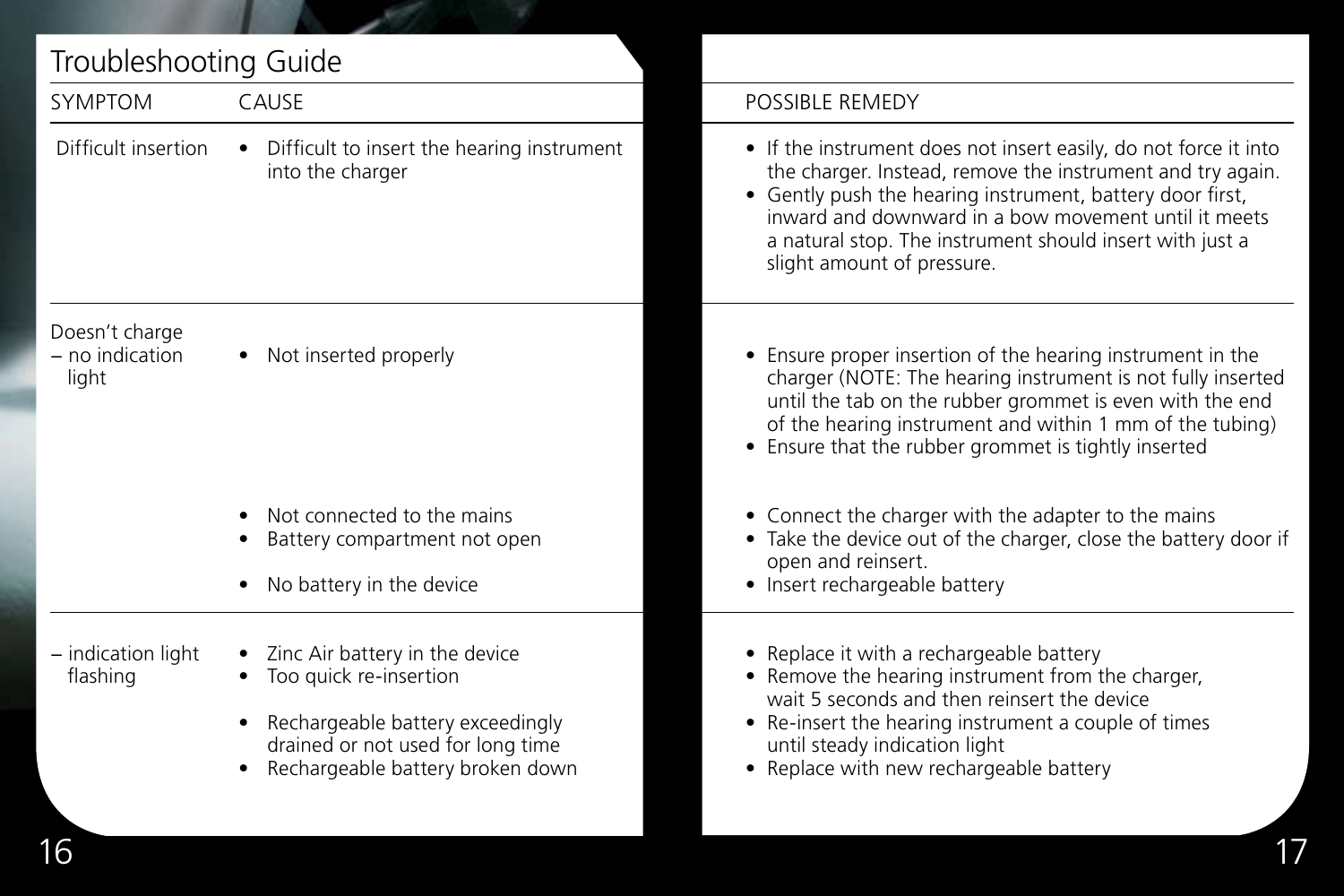# Troubleshooting Guide

| SYMPTOM                                                  | CAUSE                                                                                                                                                 | POSSIBLE REMEDY                                                                                                                                                                                                                                                                                                                                                                                        |
|----------------------------------------------------------|-------------------------------------------------------------------------------------------------------------------------------------------------------|--------------------------------------------------------------------------------------------------------------------------------------------------------------------------------------------------------------------------------------------------------------------------------------------------------------------------------------------------------------------------------------------------------|
| - no charge in<br>batteries<br>in keyring<br>compartment | Compartment not inserted properly<br>Batteries not placed correctly in<br>compartment<br>Keyring compartment not inserted in<br>charger for some time | • Ensure that the compartment slid is properly inserted<br>into the charger<br>• Ensure that batteries are placed correctly<br>in the retractable insert<br>• Insert the compartment slid into the charger<br>to charge the batteries                                                                                                                                                                  |
| Short battery life                                       | • Hearing instrument not inserted properly<br>Battery worn out                                                                                        | • Ensure proper insertion of the hearing instrument<br>in the charger<br>• Replace with a new rechargeable battery<br>(NOTE: A rechargeable battery can be charged and<br>discharged many hundred times.<br>However, it will eventually wear out - this is not a defect<br>and corresponds to normal wear and tear.<br>When the use time is noticeably shorter, it is time to replace<br>your battery) |
|                                                          | If there are any other problems not mentioned in this quide,<br>please contact your hearing care professional.                                        |                                                                                                                                                                                                                                                                                                                                                                                                        |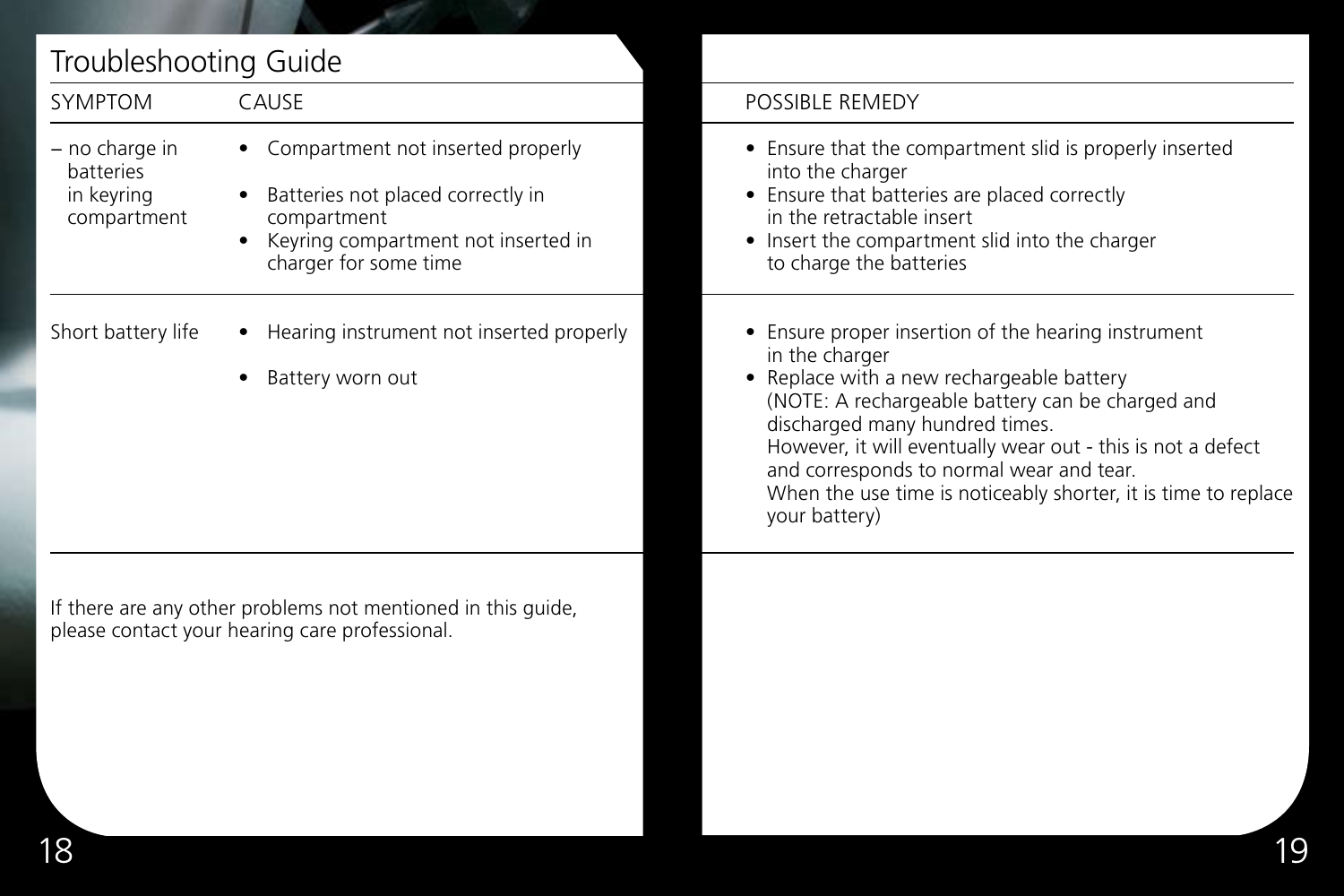

# Key Word Index

| Indication lights on the charger 8-9               |
|----------------------------------------------------|
|                                                    |
|                                                    |
| Recharge your ReSound Pulse hearing instrument 5-7 |
|                                                    |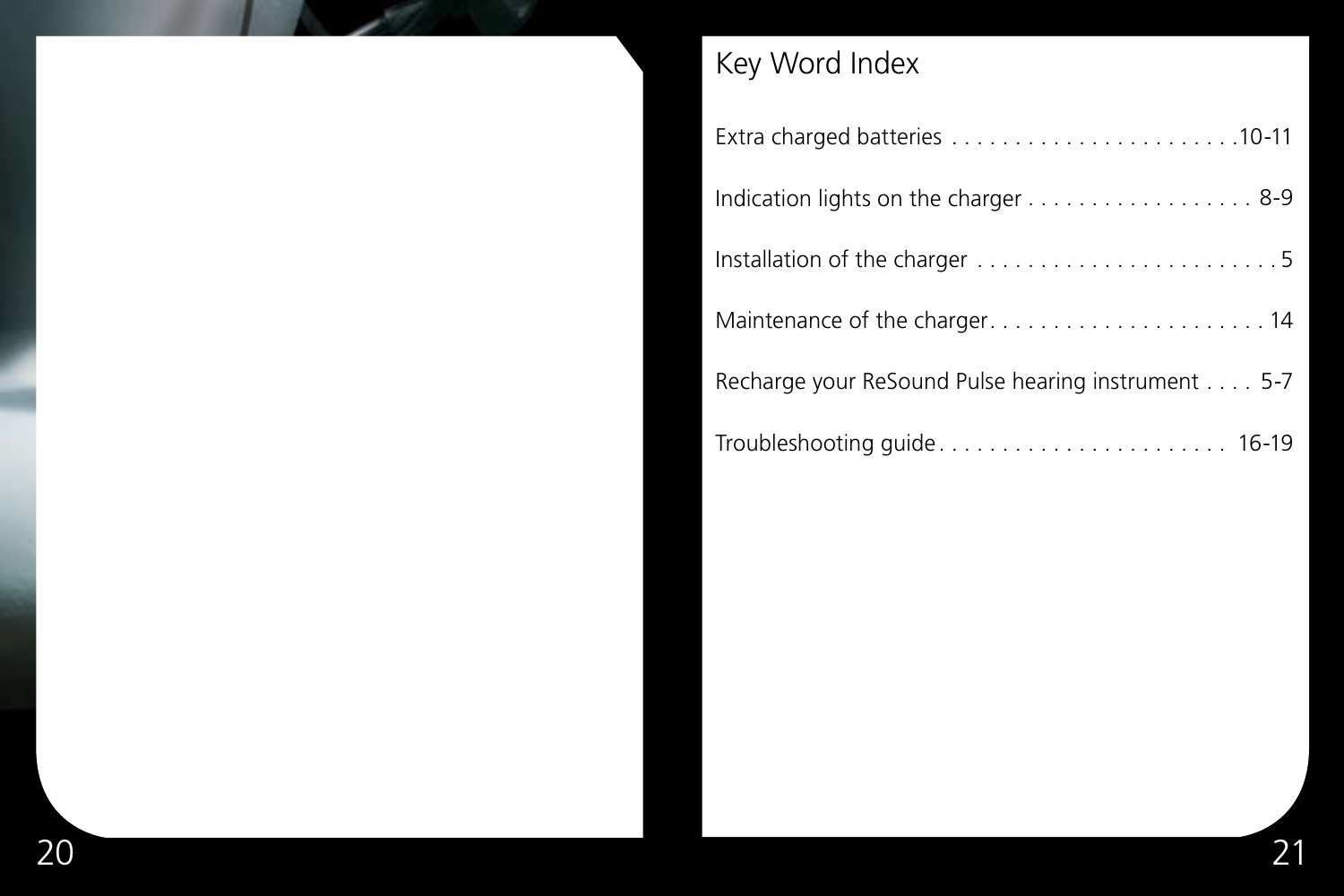



**Please ask your local hearing care professional concerning disposal of your charger**